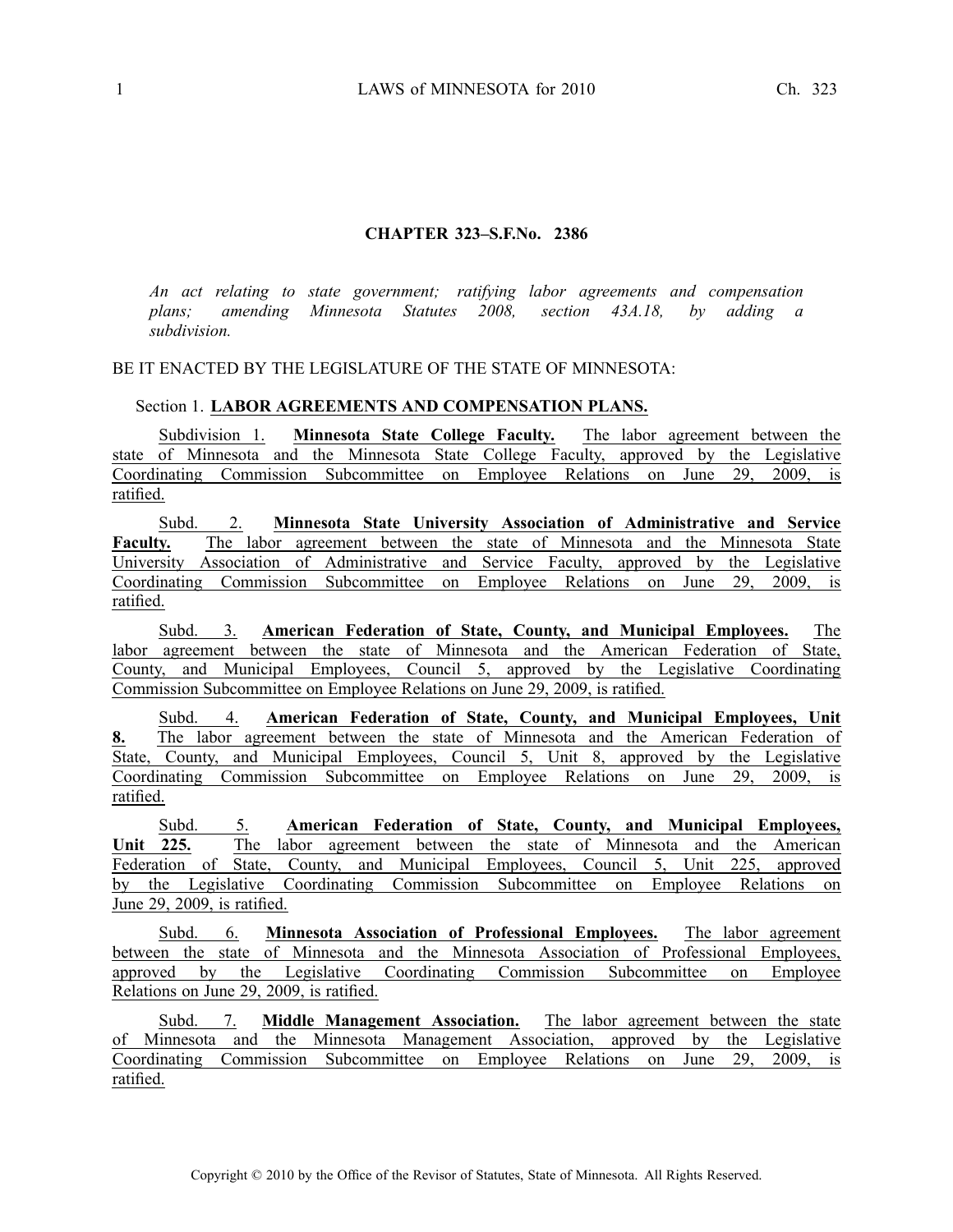Subd. 8. **Office of Higher Education.** The compensation plan for unrepresented employees of the Office of Higher Education, approved by the Legislative Coordinating Commission Subcommittee on Employee Relations on June 29, 2009, is ratified.

Subd. 9. **MnSCU Administrators.** The personnel plan for Minnesota State Colleges and Universities administrators, approved by the Legislative Coordinating Commission Subcommittee on Employee Relations on June 29, 2009, is ratified.

Subd. 10. **Commissioner's Plan.** The commissioner of Minnesota Management and Budget's plan for unrepresented employees, approved by the Legislative Coordinating Commission Subcommittee on Employee Relations on June 29, 2009, is ratified.

Subd. 11. **Managerial Plan.** The managerial plan, approved by the Legislative Coordinating Commission Subcommittee on Employee Relations on June 29, 2009, is ratified.

Subd. 12. **Minnesota Government Engineers Council.** The labor agreemen<sup>t</sup> between the state of Minnesota and the Minnesota Government Engineers Council, approved by the Legislative Coordinating Commission Subcommittee on Employee Relations on October 19, 2009, is ratified.

Subd. 13. **Minnesota Law Enforcement Association.** The labor agreemen<sup>t</sup> between the state of Minnesota and the Minnesota Law Enforcement Association, approved by the Legislative Coordinating Commission Subcommittee on Employee Relations on October 19, 2009, is ratified.

Subd. 14. **Commissioner's Plan.** The amendments to the commissioner of Minnesota Management and Budget's plan for unrepresented employees, approved by the Legislative Coordinating Commission Subcommittee on Employee Relations on October 19, 2009, are ratified.

Subd. 15. **Minnesota Nurses Association.** The labor agreemen<sup>t</sup> between the state of Minnesota and the Minnesota Nurses Association, approved by the Legislative Coordinating Commission Subcommittee on Employee Relations on December 16, 2009, is ratified.

Subd. 16. **State Residential Schools Education Association.** The labor agreemen<sup>t</sup> between the state of Minnesota and the State Residential Schools Education Association, approved by the Legislative Coordinating Commission Subcommittee on Employee Relations on December 16, 2009, is ratified.

Subd. 17. **MnSCU Administrators.** The amendment to the personnel plan for Minnesota State Colleges and Universities administrators, approved by the Legislative Coordinating Commission Subcommittee on Employee Relations on December 16, 2009, is ratified.

Subd. 18. **Commissioner's Plan.** The amendment to the commissioner of Minnesota Management and Budget's plan for unrepresented employees, approved by the Legislative Coordinating Commission Subcommittee on Employee Relations on December 16, 2009, is ratified.

Sec. 2. Minnesota Statutes 2008, section 43A.18, is amended by adding <sup>a</sup> subdivision to read:

Subd. 9. **Summary information on Web site.** Before the commissioner submits <sup>a</sup> proposed collective bargaining agreement, arbitration award or compensation plan